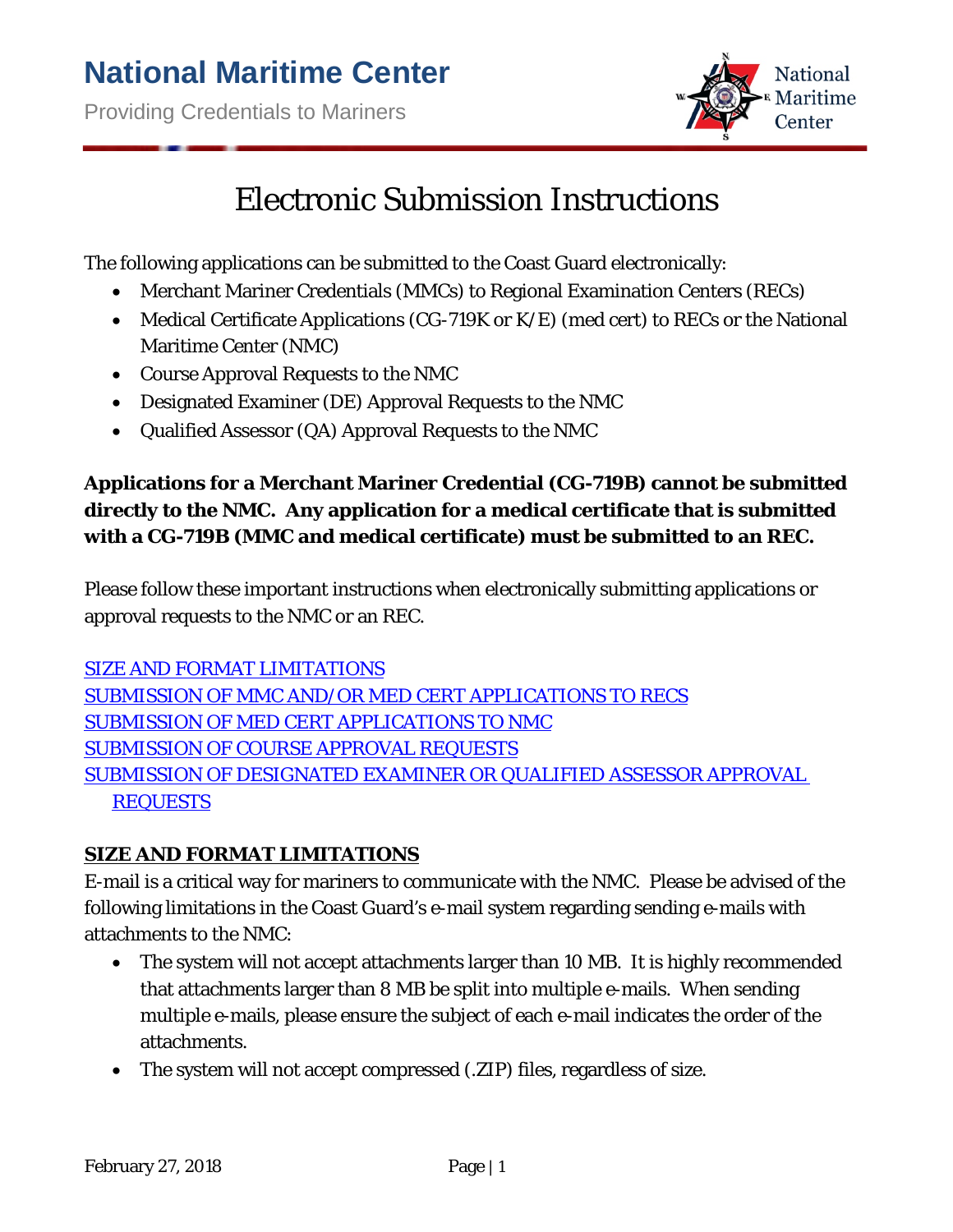

• **E-mails that are larger than 10 MB or that include compressed files as attachments will not be delivered. Furthermore, neither the sender nor intended recipient will be notified of the delivery failure.**

#### <span id="page-1-0"></span>**SUBMISSION OF MMC AND/OR MED CERT APPLICATIONS TO RECS**

Both MMC and medical certificate applications can be submitted to an REC via e-mail using the following process:

- 1. [Select an REC,](http://www.dco.uscg.mil/OurOrganization/AssistantCommandantforPreventionPolicy(CG-5P)/CommercialRegulationsstandards(CG-5PS)/NationalMaritimeCenter(NMC)/RegionalExamCenters(RECs).aspx) and complete all necessary application forms using the Coast Guard's [Application Acceptance Checklist](http://www.dco.uscg.mil/Portals/9/NMC/pdfs/checklists/application%20checklist/Application_Acceptance_Cklst_13.pdf?ver=2017-06-20-160431-137) as a guide for required documents.
- 2. Include a copy of your TWIC, TWIC application receipt, or TWIC exemption statement in your e-mail attachment(s).
- 3. User fees (if applicable) must be paid using [www.pay.gov.](http://www.pay.gov/) Include a copy of your pay.gov user fee receipt in your e-mail attachment(s).
- 4. Completed applications must be scanned at a resolution not exceeding 300 dpi, saved in PDF format, and cannot exceed 8 MB in size. If e-mail size (including attachments) exceeds 8 MB, send documents in multiple e-mails.
- 5. Look for the **Email Application** button at the bottom of the REC [webpage.](http://www.dco.uscg.mil/Our-Organization/Assistant-Commandant-for-Prevention-Policy-CG-5P/National-Maritime-Center-NMC/regional_exam_centers/)
- 6. The subject line of your e-mail must be: Last name, First name, Middle name, mariner reference number. For example: **Mariner, Johnny, L, 123456**.

*NOTE: New applicants will not have a reference number.*

7. Ensure all attachments are included, then send.

Please use the minimum number of e-mails to send your application and attachments.

#### <span id="page-1-1"></span>**SUBMISSION OF MED CERT APPLICATIONS TO NMC**

To continuously improve our services to mariners, the Coast Guard has established a new option for submission of medical certificate applications (CG-719K and CG-719KE). Beginning February 1, 2018, mariners may submit medical certificate only applications directly to the NMC. RECs will continue to accept medical certification application submissions as well.

# **Applications for an MMC (CG-719B) cannot be submitted directly to the NMC. Any application for a medical certificate that is submitted with a CG-719B (MMC and medical certificate) must be submitted to an REC.**

**Medical certificate applications** can be submitted to the NMC via e-mail at: [MEDAIP@uscg.mil.](mailto:MEDAIP@uscg.mil)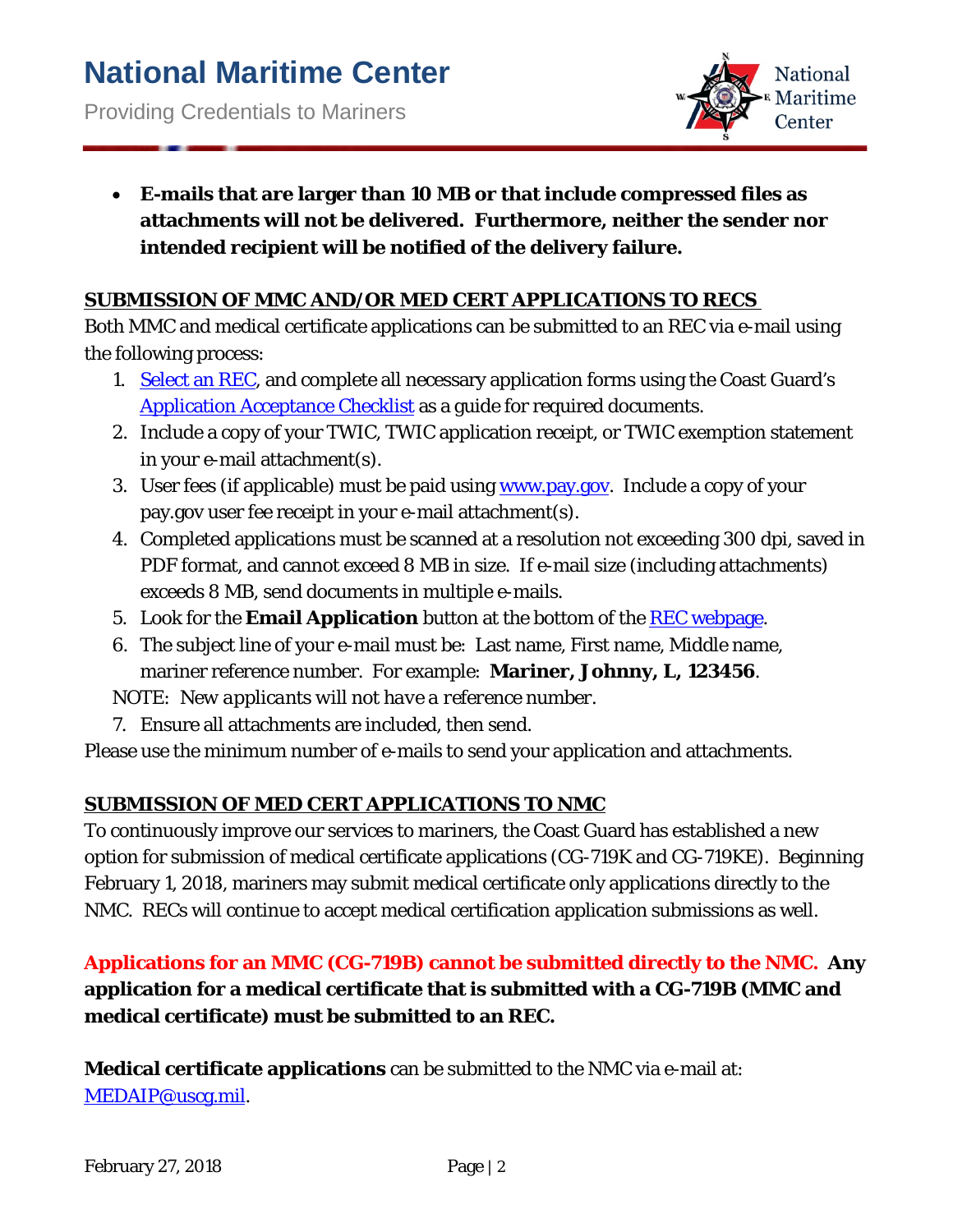

**Amplifying/additional information (AI)** from a medical provider can also be submitted directly to the NMC via e-mail at: [MarinerMedical@uscg.mil.](mailto:MarinerMedical@uscg.mil) *NOTE: This is a different e-mail than for the med cert application.*

**Medical certificate applications** can also be submitted to the NMC via fax or mail, but the processing time will be longer because your documents must be scanned:

Fax to: (304) 433-3407. Please include your full name in the subject line.

Mail to:

National Maritime Center Medical Evaluation Division 100 Forbes Drive Martinsburg, WV 25404

If you e-mail your medical certificate application, you will receive a same-day response from the NMC indicating receipt.

If you mail your medical certificate application, you should allow a week for delivery and processing, then contact the NMC Customer Service Center at 1-888-IASKNMC (427-5662) for confirmation of receipt.

#### <span id="page-2-0"></span>**SUBMISSION OF COURSE APPROVAL REQUESTS**

Course or program approval requests including for instructors, proctors and assessors should be submitted to the NMC's Training & Assessment Division. [46 CFR 10 Subpart D](https://www.ecfr.gov/cgi-bin/ECFR?SID=45ab2dc415c10adc82fedb506fb678b5&page=) contains the regulatory requirements for course approvals. Coast Guard policy is contained in [NVIC 03-14,](http://www.dco.uscg.mil/Our-Organization/NVIC/) Guidelines for Approval of Training Courses and Programs. Please review the top reasons why course/program approvals require additional information. This and more information can be found on the **Training Approvals** page of the NMC website. There are several methods available for submission of approval requests.

It is highly recommended that approval requests be submitted via e-mail to [NMCCourses@uscg.mil.](mailto:NMCCourses@uscg.mil) If e-mailed course submissions exceed 10 MB, requests must be submitted through the [Coast Guard Homeport](https://homeport.uscg.mil/) or follow the instructions in the Size and [Format Limitations](#page-0-0) section above.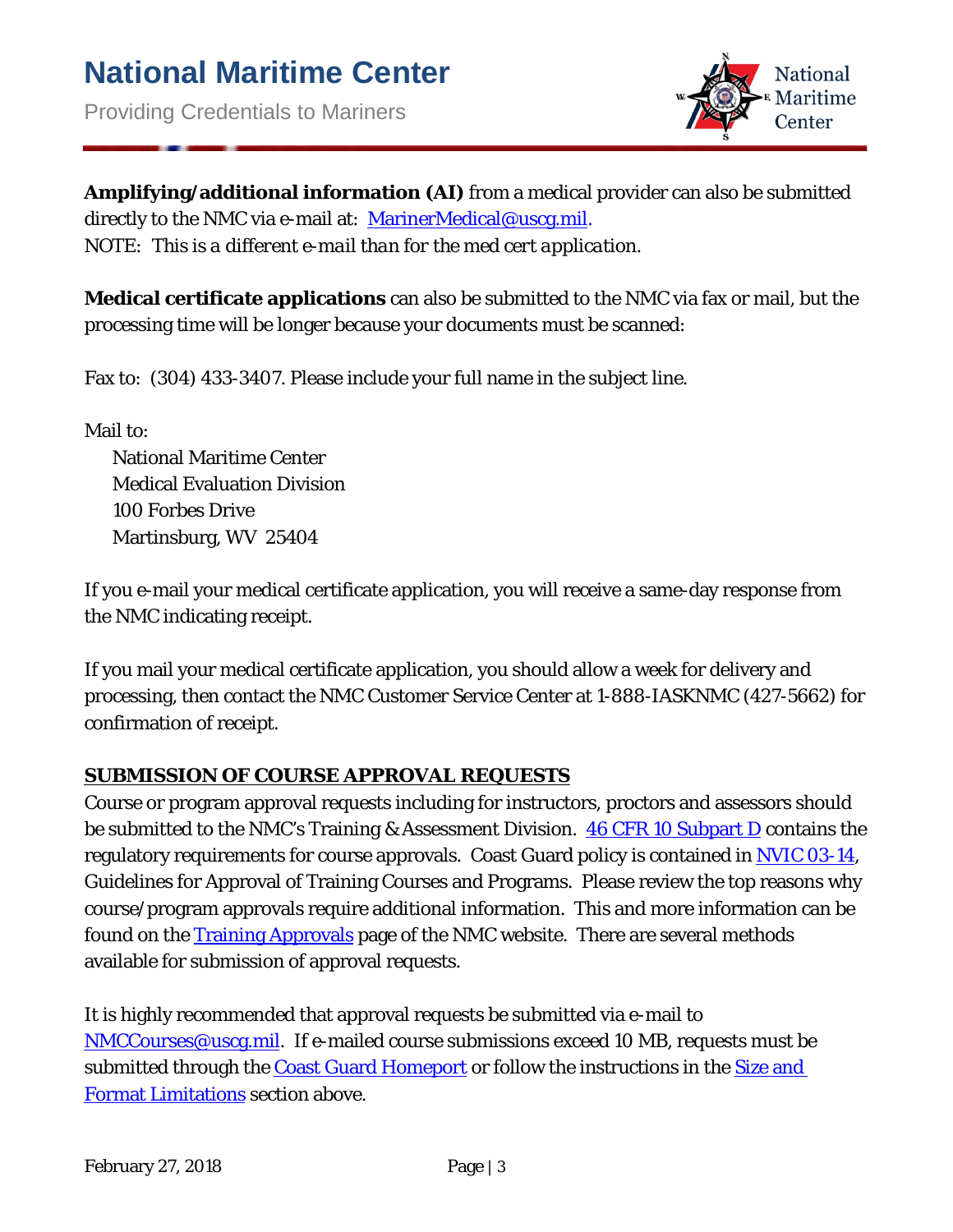

Alternatively, approval requests can be faxed or mailed.

Fax to: (304)-433-3408, ATTN: Training & Assessment Division (NMC-2)

Mail to:

National Maritime Center Training & Assessment Division (NMC-2) 100 Forbes Drive Martinsburg, WV 25404

Requests for new or alternative **site approvals** that are submitted outside the course approval process should be submitted via e-mail to **NMCSiteApprovals@uscg.mil**. Visiting the Site [Approval page](http://www.dco.uscg.mil/Our-Organization/Assistant-Commandant-for-Prevention-Policy-CG-5P/National-Maritime-Center-NMC/Training-Assessments/) of the NMC website for more information. For questions regarding **training approvals**, please e-mail [NMCCourses@uscg.mil.](mailto:NMCCourses@uscg.mil)

Training providers should submit **course completion data** via [Homeport.](https://homeport.uscg.mil/) To do this, you must have a Homeport account. If you do not have an account, please submit a request for an account to [NMCCourses@uscg.mil.](mailto:NMCCourses@uscg.mil)

## <span id="page-3-0"></span>**SUBMISSION OF DESIGNATED EXAMINER OR QUALIFIED ASSESSOR APPROVAL REQUESTS**

Requests for approvals of Designated Examiners (DE) and TOAR requests should be submitted to the NMC's Training & Assessment Division via e-mail at [NMCCourses@uscg.mil.](mailto:NMCCourses@uscg.mil) The fax or mail options noted in the course approval section above may also be used.

*NOTE: DEs are not MMC endorsements and should not be submitted on CG-719B forms or sent to an REC.* 

Use of the [Designated Examiner Request Guide](http://www.dco.uscg.mil/Portals/9/NMC/pdfs/de/designated_examiner_request_guide.pdf) is not required but will help ensure that all of the required information is included with your submission. To locate the appropriate TOAR, visit the [Merchant Mariner Credential page](http://www.dco.uscg.mil/Our-Organization/Assistant-Commandant-for-Prevention-Policy-CG-5P/National-Maritime-Center-NMC/merchant_mariner_credential/) of the NMC website or see [NVIC 03-16.](http://www.dco.uscg.mil/Our-Organization/NVIC/) Consider including a [DE Information Release Guide](http://www.dco.uscg.mil/Portals/9/NMC/pdfs/de/designated_examiner_information_release_guide.pdf) to list or remove personal information from the DE List.